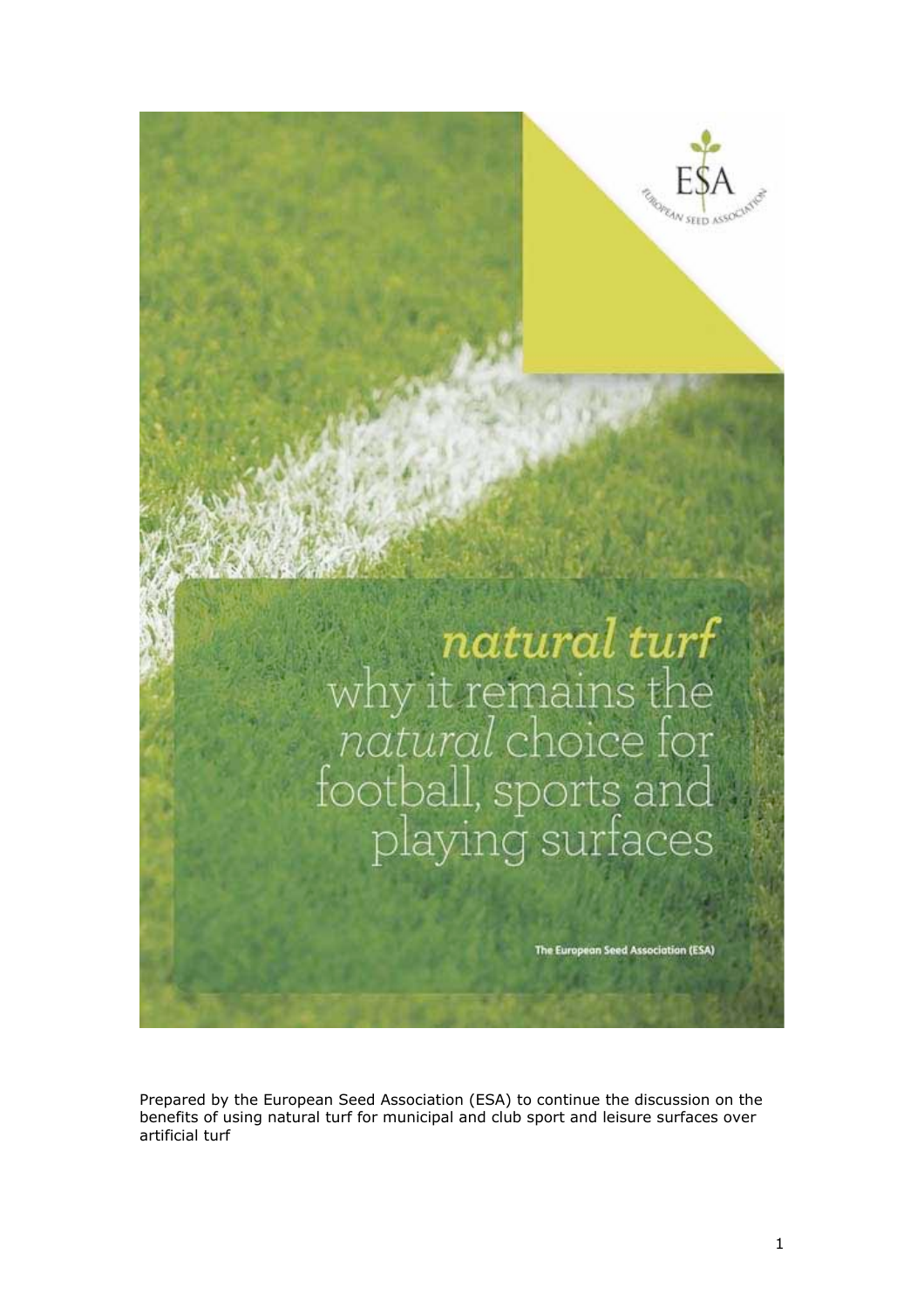#### **NATURAL OR ARTIFICIAL?**

If you're considering investing in the installation or renewal of a municipal or club sports surface, perhaps the most important decision you must make is whether to specify natural or artificial turf. Decision makers take many different factors into consideration when deciding on whether to install or renew turf pitches: these can be practical, climatic and financial, alongside public, political and personal considerations. There's no denying that the arguments are compelling on both sides, and it may seem like a tough decision – but it isn't. Natural turf brings a multitude of benefits, from its unbeatable environmental credentials to the commonly-held belief that 'the beautiful game' simply cannot be played on anything but a natural grassed football pitch.



That said, football's international governing body, FIFA itself, has lent its support to artificial turf in recent years, aiding product development and giving rise to its more accepted, widespread use. The technology has, indeed, improved, overcoming many of the problems associated with early-generation pitches.

But it is also true that the natural solution has come on in great leaps and bounds. Thanks to the ongoing endeavours of plant breeders within both traditional and innovative new species, grass seed solutions have been introduced that provide desirable characteristics such as wear, drought and disease resistance. Maintenance regimes have also been much improved.

The recent South African World Cup is a terrific illustration of this. Natural turf was the predominant playing surface across the tournament's stadium pitches and training grounds. This, despite the fact that FIFA mooted playing on all artificial turf due to the country's exceedingly hot and arid conditions. But, in practice, and for the most part, natural turf turned out to be the better option – a great result for grass!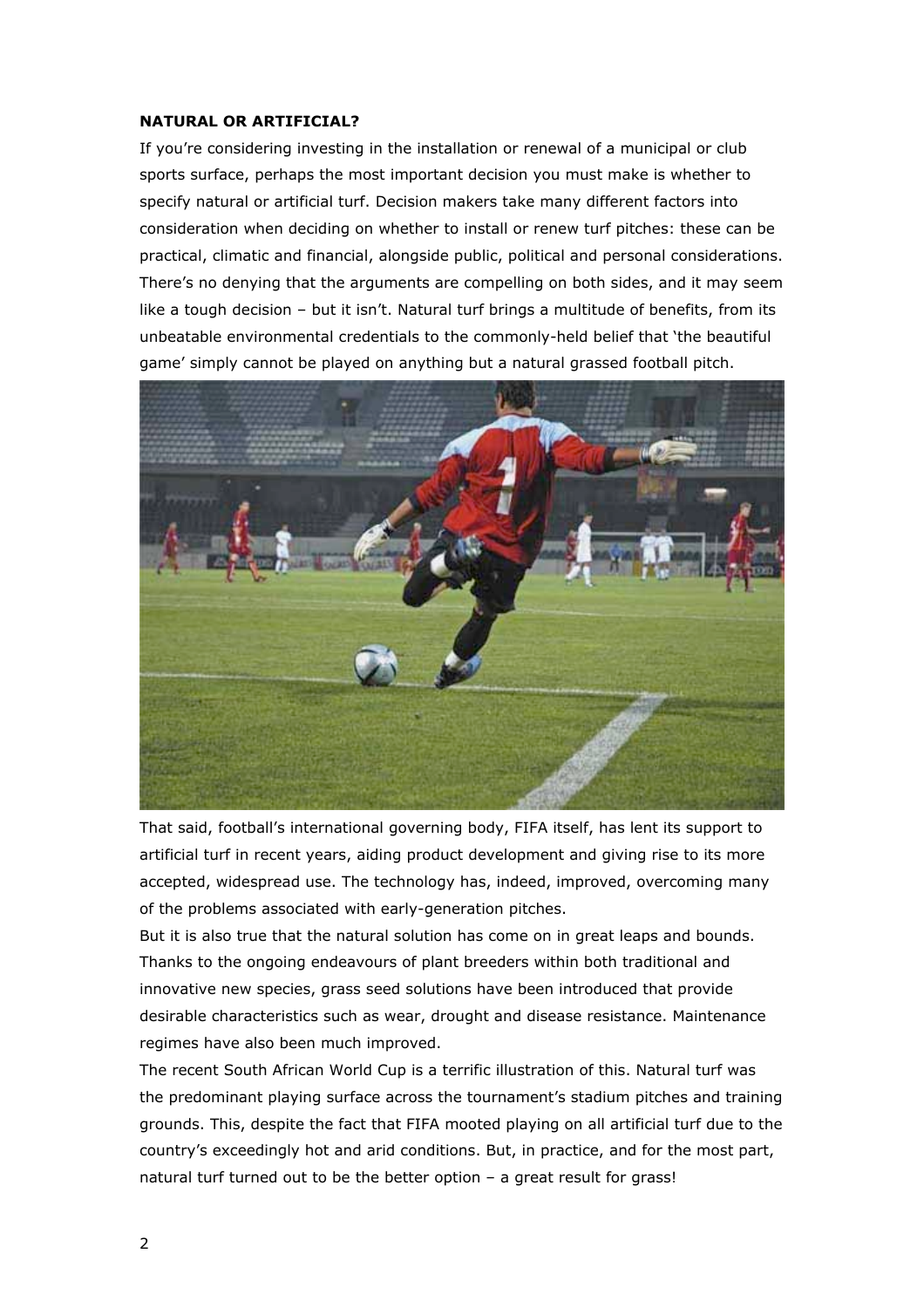#### **THE NATURAL CHOICE**

With municipalities and sports clubs under increased pressure to make the most of their sports and amenity surfaces with minimal inputs and spend, many decisionmakers are swayed by artificial turf manufacturers' promises of longer playing hours, less maintenance and lower costs.

Do these persuasive facts and figures, together with the prevalence and approval of artificial turf's use, prove it is the superior, more modern choice?

As *the* voice of the European natural grass seed industry, the ESA strongly believes that this is not the case and is keen to promote the benefits of choosing natural turf wherever and whenever possible.

Here, we'll explore the advantages of choosing natural turf.

#### **HOW NATURAL GRASS CAN HELP CUT YOUR CARBON FOOTPRINT**

One of the strongest arguments for installing natural turf is that it is by far the most sustainable, and environmentally- and carbon-friendly option.

We are each of us responsible for our planet's cleaner, greener future and have our part, no matter how small, to play. It is up to individuals to make positive choices, be that recycling household waste, cycling to work or, indeed, choosing natural over artificial turf in a professional capacity.

What's more, with many clubs and municipalities actively seeking to cut their carbon footprint or become carbon neutral, installing and preserving natural turf pitches can be a vital contributor to this. To illustrate – for every artificial pitch that is installed, a natural pitch needs to be established to compensate for the greenhouse gasses produced and neutralise the carbon.

Deforestation is, quite rightly, one of the most decried acts against our environment.

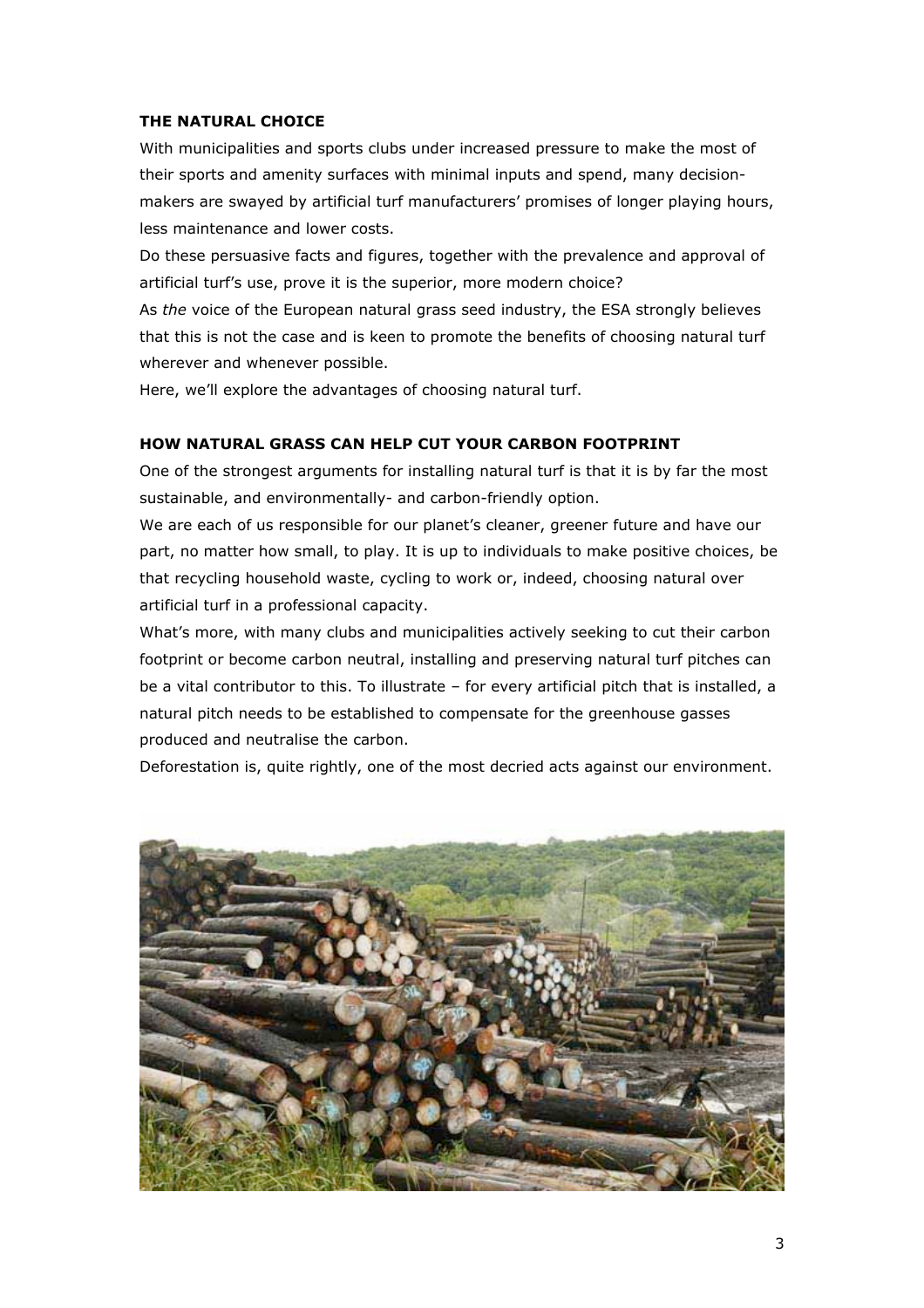But you may be interested to learn that the annual oxygen production and carbon dioxide fixation from one hectare of grass exceeds that of one hectare of forest. Grass is vital to carbon sequestration – the process of removing carbon from the atmosphere and depositing it in the soil reservoir, which is third only to the other carbon sequestration reservoirs: the earth's outermost surface, the crust, and underground oil and gas reserves. This means that, hectare for hectare, turf grass will sequester more carbon into the soil each year than woodland.

For instance, a football pitch measuring around 10,000sq m or one hectare is capable of capturing and sequestering an average of 12 tonnes of CO2 per year.

Conversely, the artificial yarns or fibres that make up artificial turf are manufactured predominately from petrochemicals – one of the main contributors to global warming. Indeed, 2010 research conducted by the University of Berkley in the States concluded that: "Artificial turf releases more greenhouse gases in its production, transportation and processing than the maintenance of natural turf *ever* would."

Better still, a 2008 study by Ranajit Sahu on the carbon sequestration potential of managed turfgrass in the United States concluded that: "Managed lawns sequester, or store, significant amounts of carbon, capturing four times more carbon from the air than is produced by the engine of today's typical lawnmower. The study also finds that well-managed turfgrasses, which are cut regularly and at the appropriate height, fed with nutrients left by grass clippings, watered in a responsible way, and not disturbed at the root zone, actively pull pollutants from the air, creating a greater carbon benefit."

#### **COST BENEFITS**

Natural turf is very cost-effective compared to artificial, as the below ESA figures reveal. Annual costs for an artificial surface are high; often far higher per playing hour than a natural surface due to the considerable initial investment costs. Maintenance costs for natural and artificial surfaces are in fact very similar, contrary to claims that artificial saves on maintenance. Indeed, many turf professionals report an increase in maintenance costs after installing an artificial pitch – it's certainly not a case of installing an artificial pitch and leaving it at that.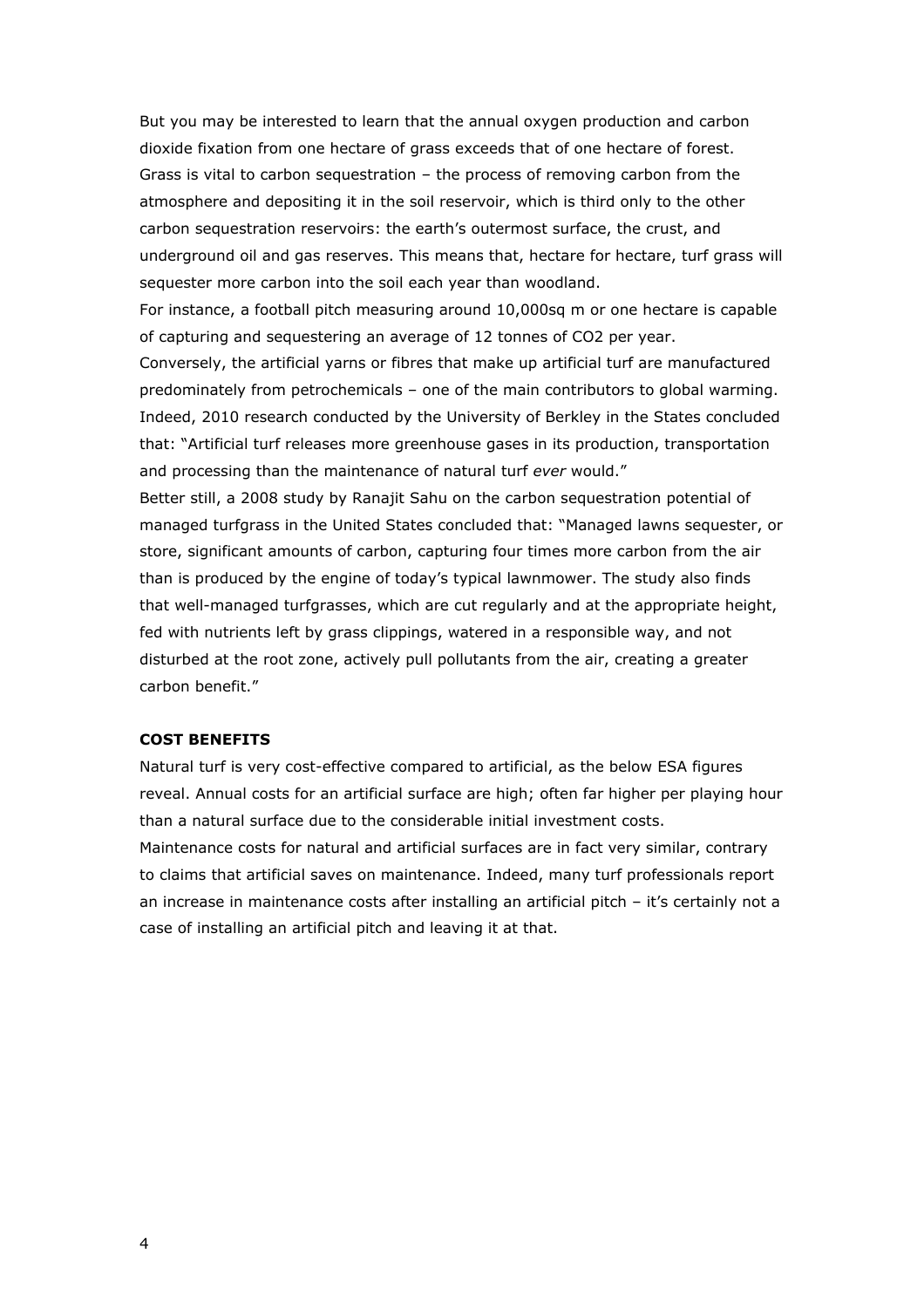# **COST COMPARISON BETWEEN NATURAL AND ARTIFICIAL TURF PITCHES**

|                           | <b>Natural grass turf</b> | Natural grass turf +   | Artificial turf +        |
|---------------------------|---------------------------|------------------------|--------------------------|
|                           |                           | 3% artificial fibres   | rubber infill            |
| <b>Approximate</b>        | 450                       | 750                    | 1,000 to 1,500           |
| playing hours             |                           |                        |                          |
| <b>Investment costs</b>   | €80,000 to €150,000       | €220,000 to            | €430,000 to              |
|                           |                           | €250,000               | €500,000                 |
| <b>Lighting costs</b>     | €42,000 (not              | €42,000 (essential for | €42,000 (essential       |
|                           | essential for every       | every pitch)           | for every pitch)         |
|                           | pitch)                    |                        |                          |
| <b>Fencing costs</b>      | €16,000 (not              | €16,000 (essential)    | $\in$ 16,000 (essential) |
|                           | essential)                |                        |                          |
| <b>Maintenance costs</b>  | €8,000 to €10,000         | €10,000 to €15,000     | €10,000 to €15,000       |
| <b>Electricity costs</b>  | N/A                       | €7,000                 | €7,000                   |
| Interest @ 6%             | €4,800 to €9,000          | €12,000 to €15,000     | €25,800 to €30,000       |
| <b>Average lifespan</b>   | 15 to 25 years            | 15 to 25 years         | 8 to 12 years            |
| of top layer              |                           |                        |                          |
| <b>Depreciation</b>       | €2,400 to €4,500          | €6,600 to €7.500       | €25,800 to €30,000       |
| costs: top layer          |                           |                        |                          |
| (ie, 60% of               |                           |                        |                          |
| investment)               |                           |                        |                          |
| <b>Depreciation</b>       | €1,280 to €2,400          | €3,520 to €4,000       | €6,880 to €8,000         |
| costs: technical          |                           |                        |                          |
| sports layer +            |                           |                        |                          |
| under layer with          |                           |                        |                          |
| 25-year lifespan          |                           |                        |                          |
| Total annual              | €3,680 to €6,900          | €10,120 to €11,500     | €32,680 to €38,000       |
| depreciation costs        |                           |                        |                          |
| <b>Recycling costs</b>    | N/A                       | $€10$ per sq m =       | €10 per sq m =           |
|                           |                           | €75,000                | €75,000                  |
| <b>Total annual costs</b> | €16,500 to €26,000        | €39,000 to €48,500     | €75,500 to €90,000       |
| <b>Total annual costs</b> | €37 to €58                | €52 to €65             | €63 to €75               |
| per playing hour          |                           |                        |                          |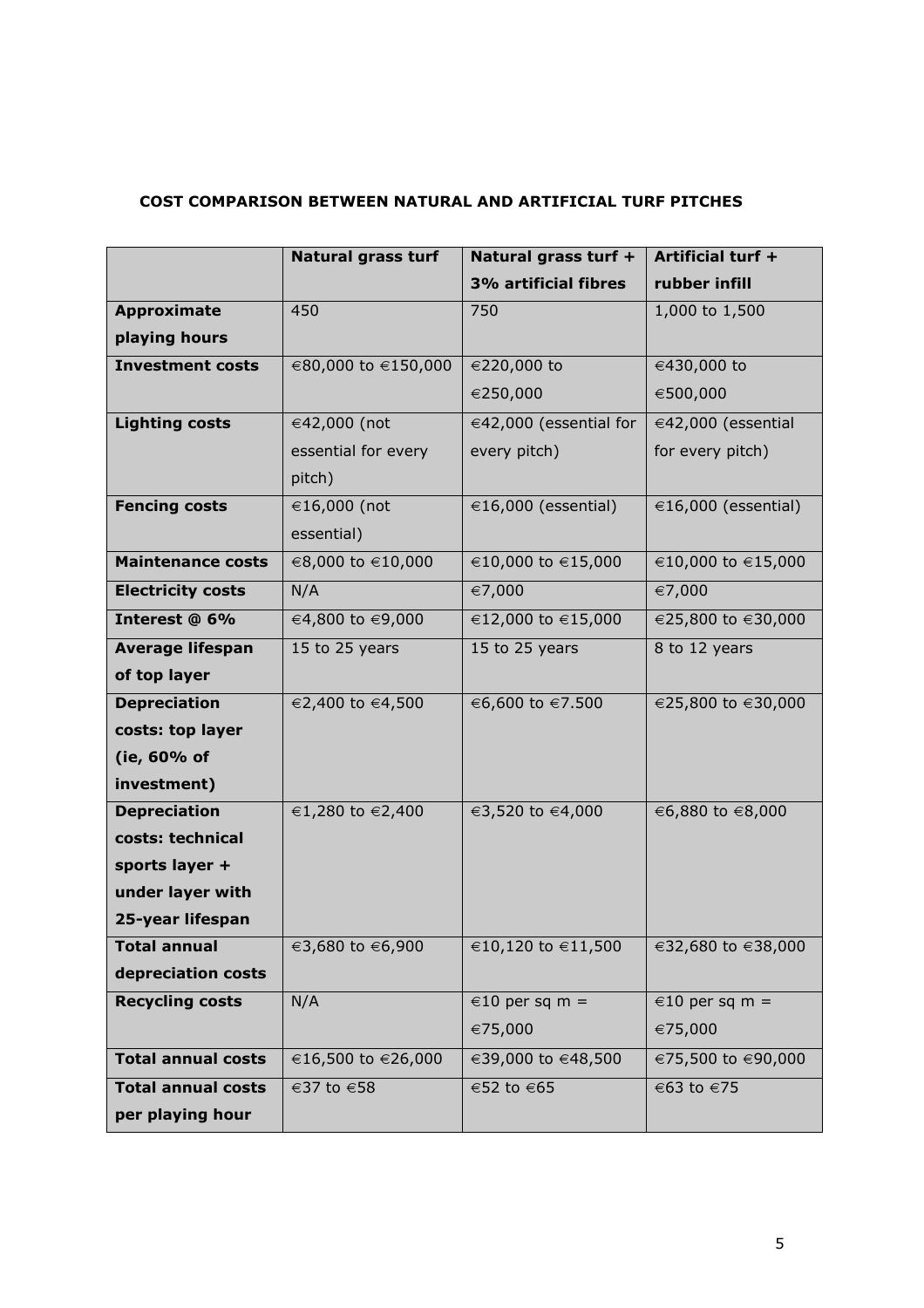So let's see how these options compare. The cost of a rubber infill pitch – ie, a current generation artificial surface as recommended by FIFA under its two-star system – are between €488,000 and €560,000, including lighting and fencing. For this investment, your pitch will yield up to 1,000 hours of playing/training time per year (though few venues achieve this level of usage, as we explore below).

Compare this to the costs associated with the installation of a natural pitch. A natural grass pitch strengthened with artificial fibres will yield 750 hours of use per year and costs between €278,000 and €308,000, including lighting and fencing. A 100 percent natural grass pitch yields 450 hours and costs between €80,000 and €150,000. Grass is by far the most cost-effective option, plus yields comparable – not to mention, more realistic – annual usage hours.

Of course, playing surface investment costs vary from country to country across Europe, depending on material and labour costs, climatic and soil conditions, market supply and demand, and the specific requirements of the venue. Nevertheless, these figures provide a useful guideline cost analysis, with natural turf invariably proving the most prudent investment in terms of cost.

#### **COUNTING THE COSTS OF ARTIFICIAL VS NATURAL TURF**

Other cost-factors to consider:

- To make an artificial pitch investment worthwhile over the course of its lifetime, a pitch needs to be played on for over 1,000 hours per year. But, think about it; that means at least three hours of play or training, seven days a week, all year round. Come rain, wind or shine. How many football and sports clubs, and municipal sites require that level of use?
- What's more, to make full use of the available 1,000 hours of playing/training time, adequate lighting, probably in the form of expensive flood-lighting, is needed so that the pitch can be used in the evenings and darker winter days. Electricity costs for this are high and are set to rise as energy prices spiral.
- Artificial surfaces are often said to have a lifespan of 15 years. But, so far, no such surface has remained in-field for that length of time. It is now thought that a 10-year life-expectancy is more realistic. This increases annual costs considerably, because the depreciation costs per year are very high, and this in turn raises the question of how they are recycled at the end of their life. The cost of recycling just a single square metre of artificial turf is cited at  $\in$ 10 – that means recycling an entire football pitch could cost as much as  $\epsilon$ 750,000!
- When making competitive comparisons, many artificial turf stakeholders and users fail to take factors such as the introduction of new and improved grass varieties and species into account and over-calculate maintenance costs as a result. Natural turf costs are also impacted by climatic conditions and the intensity of use – not to mention the skills and resources of the grounds team.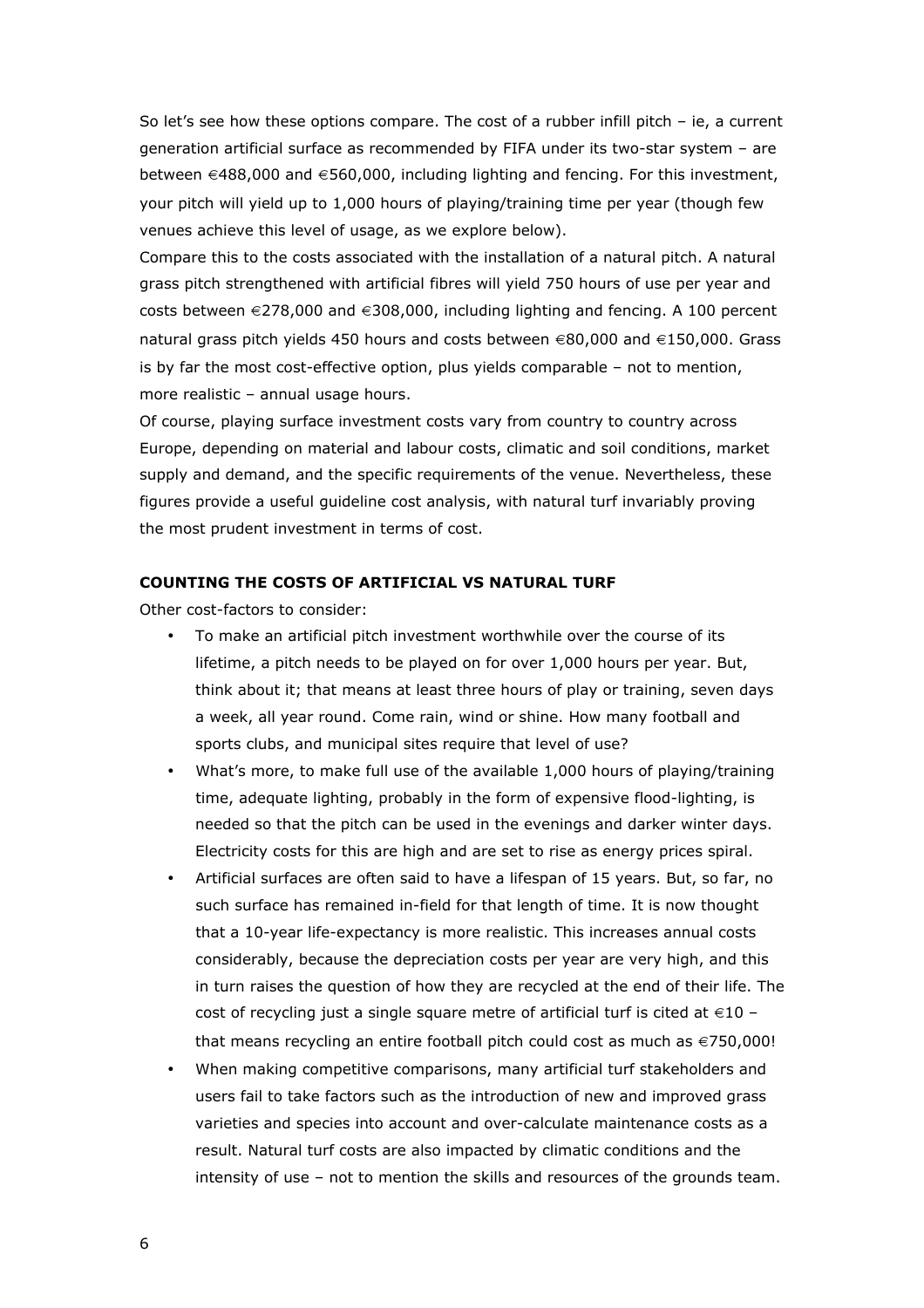• While natural turf renews and repairs itself, an artificial surface will deteriorate and depreciate, regardless of how much you spend on maintenance, from the day it's installed until the day it is replaced.

# **CLIMATIC EXTREMES**

Another economic factor seemingly in favour of artificial surfaces is their use in regions where climatic extremes prohibit play on good-quality natural grassed surfaces all year round. Indeed, this is precisely why FIFA has lent its support to artificial surfaces via its FIFA Quality Concept For Artificial Turf, which seeks to promote their more widespread and successful use where appropriate. For example, the very hot and dry conditions in South Africa led FIFA to consider artificial turf as the way forward for the recent World Cup. A logically sound decision, you might think, for hot and arid regions such as this. However, the investment isn't such an attractive one when the irrigation costs to keep the surface cool and playable are taken into account. And with water such a precious resource and, in particular, clean drinking water in short supply in developing countries, the notion of 'wasting' water in the name of football is unacceptable to many. Not when more sustainable, natural grassed solutions are workable. Very cold and arctic regions, on the other hand, require under-field heating systems to keep the surface ice- and snow-free in order to get maximum usage. This carries a hefty price-tag in terms of initial outlay and ongoing maintenance costs. While the top professional sports venues may require year-round, all-weather use (hence the rise in under-soil heating for grassed pitches too), smaller clubs, schools and municipalities considering artificial in the belief it will extend usage should bear in mind that heating is likely beyond their modest budgets. Moreover, what is the true demand among players and spectators alike to go to a game in sub-zero temperatures?

#### **HUMAN HEALTH BENEFITS**

Did you know that studies have shown that the smells, sensations and experiences of being on or near natural grass bring a number of health and wellbeing benefits? It can reduce stress levels and even reduce your heart rate.

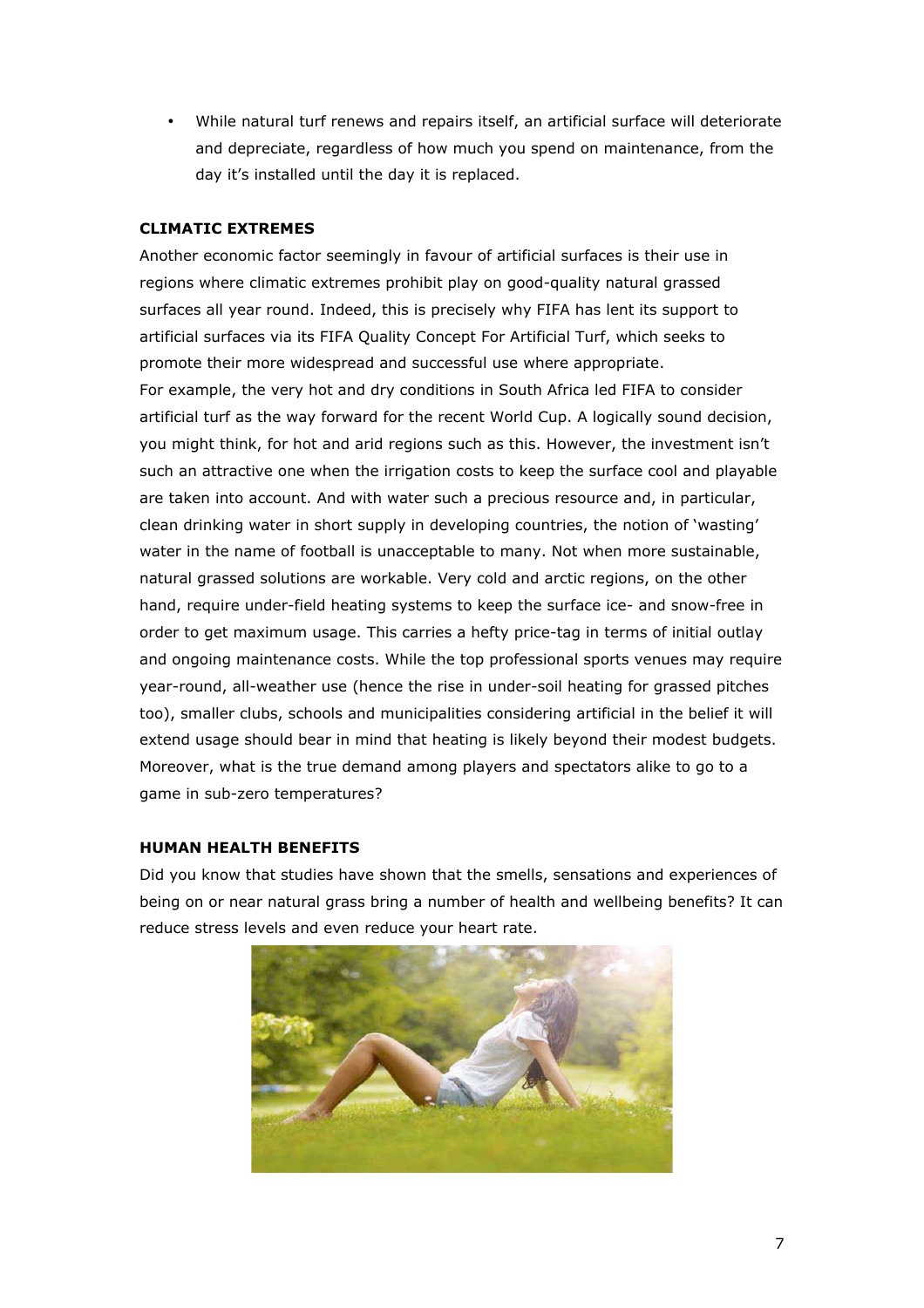That's because grass is alive, vital, fresh; it grows – it makes people feel happy and healthy. Many players and sports professionals prefer it. Spectators prefer it precisely because it brings the unpredictability and excitement to a game that a sterile, artificial surface aims to eradicate. Parents often prefer their children play on natural surfaces. Grass stains and dirt are all part of 'the beautiful game'.

These may be evocative arguments, but they are true.

(And on the subject of parents' preferences, a major cause of complaint among mothers whose children play on artificial pitches is the damage to their washing machines! This is due to the rubber crumb collected on clothing, which can wreak havoc on washing machines over a cumulative period. A seemingly trivial point, perhaps, but a very real problem for parents.)

#### **HEALTH AND SAFETY CONCERNS**

There are also a number of health and safety concerns surrounding the use of artificial turf. There is evidence that playing on the early-generation artificial surfaces brings a slightly higher risk of injuries, such as turf toe, anterior cruciate ligament injuries, foot lock, turf burn and concussion. The jury is still out on the new-generation pitches in terms of risk of injury as they have not been in use long enough.

But studies have shown a higher incidence of MRSA (methicillin-resistant *Staphylococcus aureus*) infection among American football players who play and train on artificial grass. This is because it's believed the 'carpet burns' caused by artificial turf create an entry point into the body for MRSA bacteria. Natural turf, on the other hand, contains an array of beneficial bacteria, which self-sanitise the surface and absorb human bodily fluids like sweat, spit, vomit, blood and urine, etc, as well as animal excreta and algae that could otherwise cause infection. Some manufacturers promote the absence of bacteria in artificial turf as a positive, but how widely and regularly are pitch sanitation products used and how effective are they? And how healthy are they for both humans and the environment?

Another downside of artificial turf in terms of human health and player comfort is it gets far, far hotter than natural turf. A US study comparing a test venue's average temperatures between 7.00am and 7.00pm showed that the artificial surface heated to 47 deg C, with a high of 69 deg C; compared to natural turf's 26 deg C, with a high of 32 deg C. While irrigation does reduce temperature, it quickly rises again. Even in shade, artificial has a higher surface temperature than natural. This can result in increased fatigue, aggravated skin and fall injuries and – in the extreme – melted footwear, blisters and burns.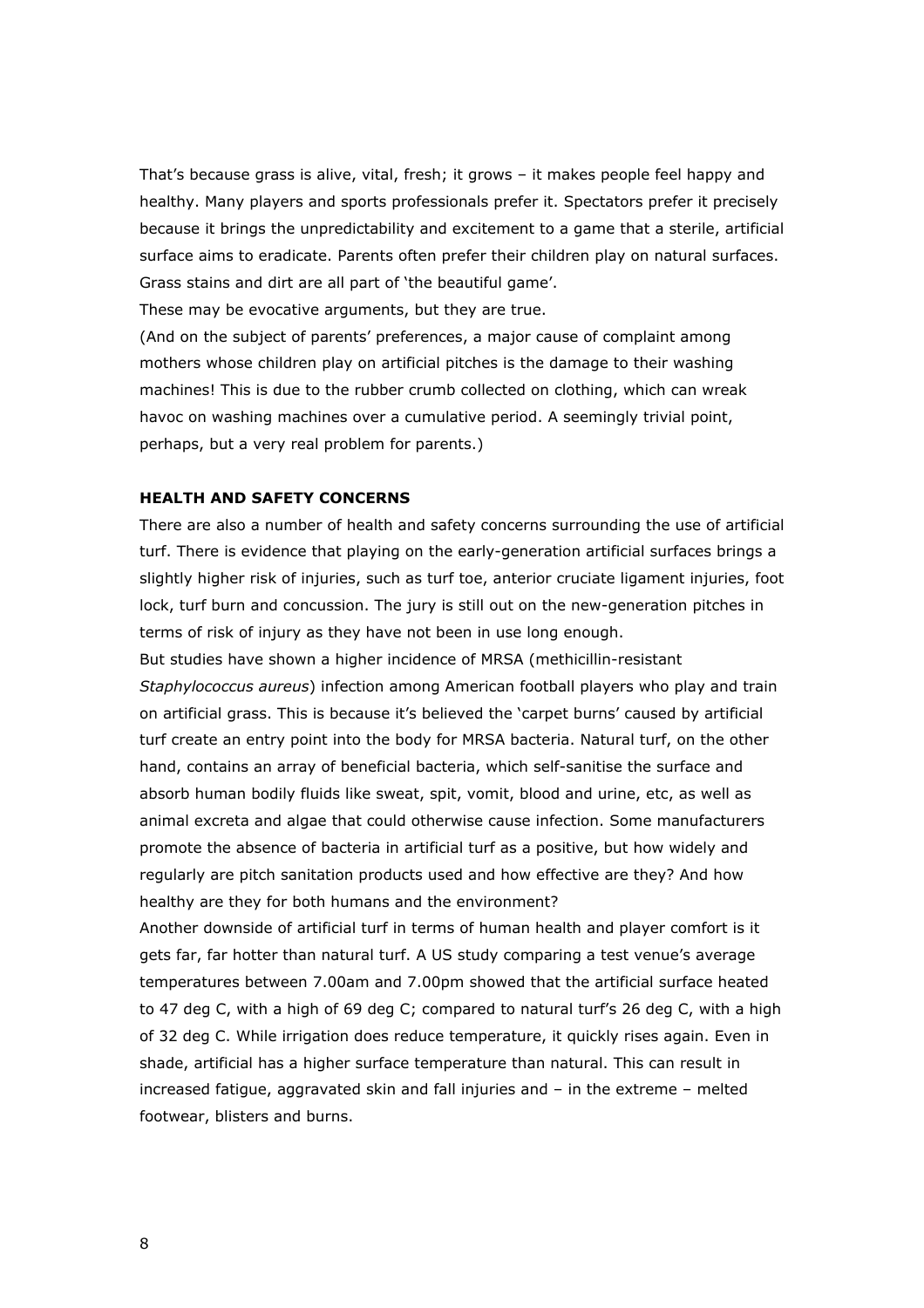And on the subject of irrigation, it is essential that quality, clean water is used to irrigate artificial turf. Otherwise, algae and slimy residues can build up on the fibres, posing a health and safety risk.



Likewise, weeds and fungi can invade established artificial pitches. Artificial turf also needs de-icing in the winter if play is to go ahead, particularly where under-pitch heating hasn't been installed. Artificial turf is, therefore, by no means a maintenancefree solution, with the human and environmental health affects of herbicide, pesticide, de-icer and other chemical inputs largely unknown.

# **STATESIDE STUDIES**

Of course, artificial turf originated in the USA and so we must look to the States – where the number of artificial surfaces is greater, as is the experience of playing on them – for concrete facts and figures on the health and safety concerns. Numerous studies, not to mention the country's highly litigious culture, have shown that playing on artificial surfaces can directly contribute to these kinds of injuries:

- **Turf toe**, or first metatarsophalangeal joint sprain, is a painful jam or hyperextension of the big toe. According to the Foot Health Association of America, although this condition can occur on natural grass, it is more common on artificial turf.
- **Anterior cruciate ligament (ACL) injuries** have been the subject of some major US studies over the years, with research showing the problem is more prevalent on artificial turf than natural. Injuries are believed to be linked to shoe-surface traction, which is higher on artificial than natural. The National Football League (NFL) has compiled the most recent data on injuries, but unfortunately results are confidential. However, recent figures in an American orthopaedic journal reported 27 percent higher ACL and lower limb injury rates for NFL games played on artificial turf, with 88 percent ACL injury rates and 32 percent higher ankle eversion sprain rates. There seems to be some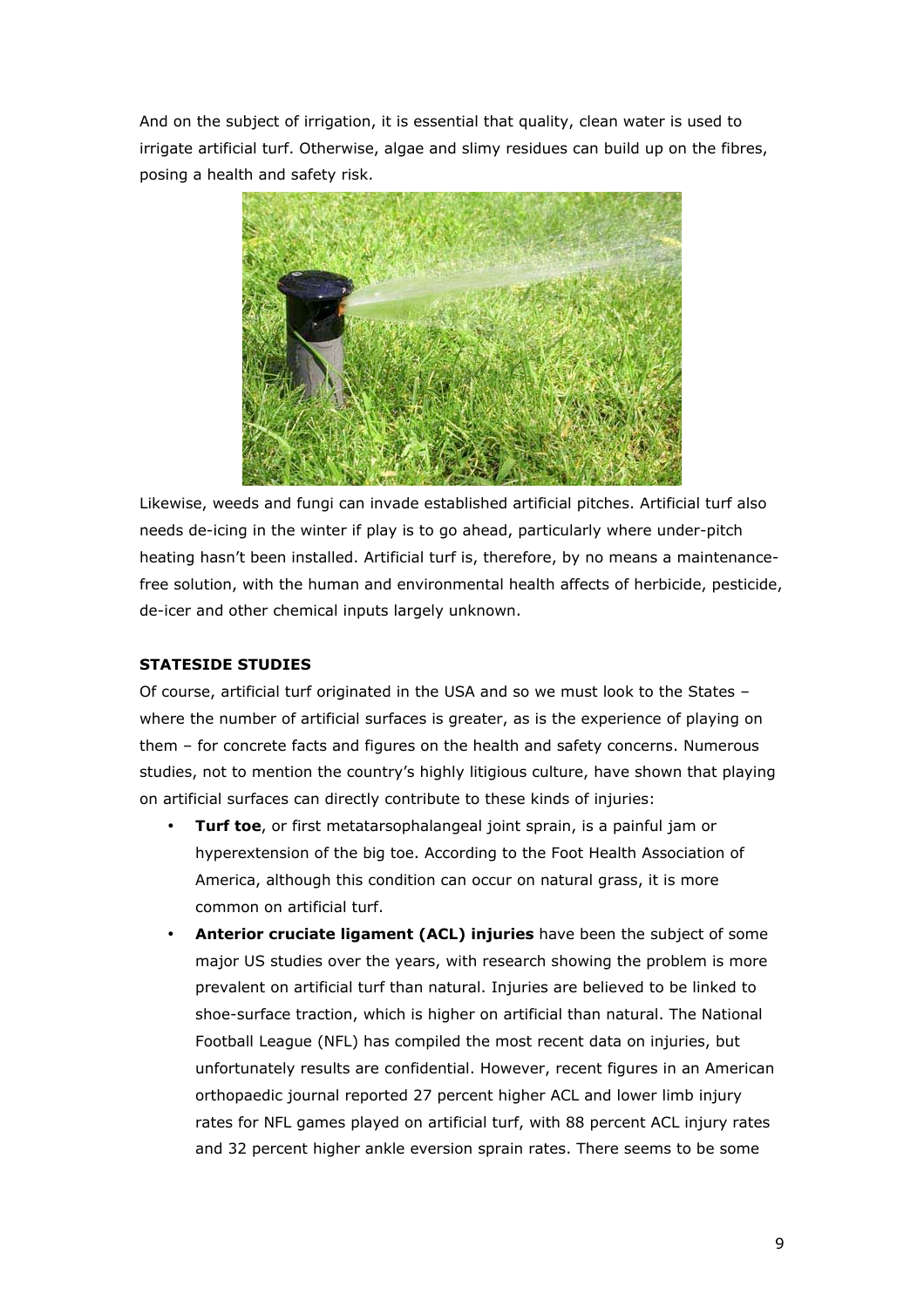evidence that the injuries become cumulative and increase as athletes spend more time playing/training on artificial turf.

- Foot lock is a well-known problem among those who play on artificial turf. Indeed, many municipalities with artificial turf facilities actively encourage users to wear long-cleated (ie, 11mm or longer) or densely-cleated shoes to reduce the risk of foot lock.
- **Concussion** has been a key concern since artificial surfaces were installed in the States, with some sports stars playing on first-generation pitches famously suffering career-ending concussion. A number of US studies have shown artificial surfaces are, unsurprisingly, significantly harder than natural. Yes, the technology has moved on, but ongoing concerns recently moved the US Congress to announce it is looking into the problem after a 2010 study showed that the concussion rate on artificial turf is 27 percent higher than natural. The US Consumer Product Safety Commission stipulates that an artificial playing surface should have a G Max rating (which measures surface hardness) of between 100 and 140. A rating of over 200 is dangerously unacceptable. However, few municipalities and schools, etc, can afford this annual testing, which is essential to ensuring the safety of harder sand-based system. Therefore, how many are risking these significantly higher concussion rates?
- **Turf burn** comes about when a player 'slides' an exposed area of the skin across artificial turf. Because artificial turf has a lower co-efficient friction rate than natural grass – especially when it's wet – the player slides a greater distance, thus generating heat and producing a painful injury that is part abrasion and part burn.

To conclude on what we can learn from these Stateside incidences, let's look at the outcomes of the NFL Players Association (NFLPA)'s 2010 Playing Surfaces Opinion Survey. This biannual survey saw 1,619 active NFL players from all 32 teams in the league show their overwhelming preference for playing on natural grass – their preferred playing surface, in fact, since the survey was initiated in 1994. In total, 69.4 percent of respondents prefer playing on natural grass surfaces. In contrast, only 14.3 percent prefer an artificial surface, with nine percent indicating no preference.

When asked if they believe that artificial surfaces are more likely to contribute to injury, 82.4 percent say 'yes', while 89.1 percent feel artificial surfaces cause more soreness and fatigue. A staggering 89.7 percent say they feel artificial surfaces are more likely to shorten their playing careers – something they can ill afford, given that the average career of an NFL player lasts a mere three years.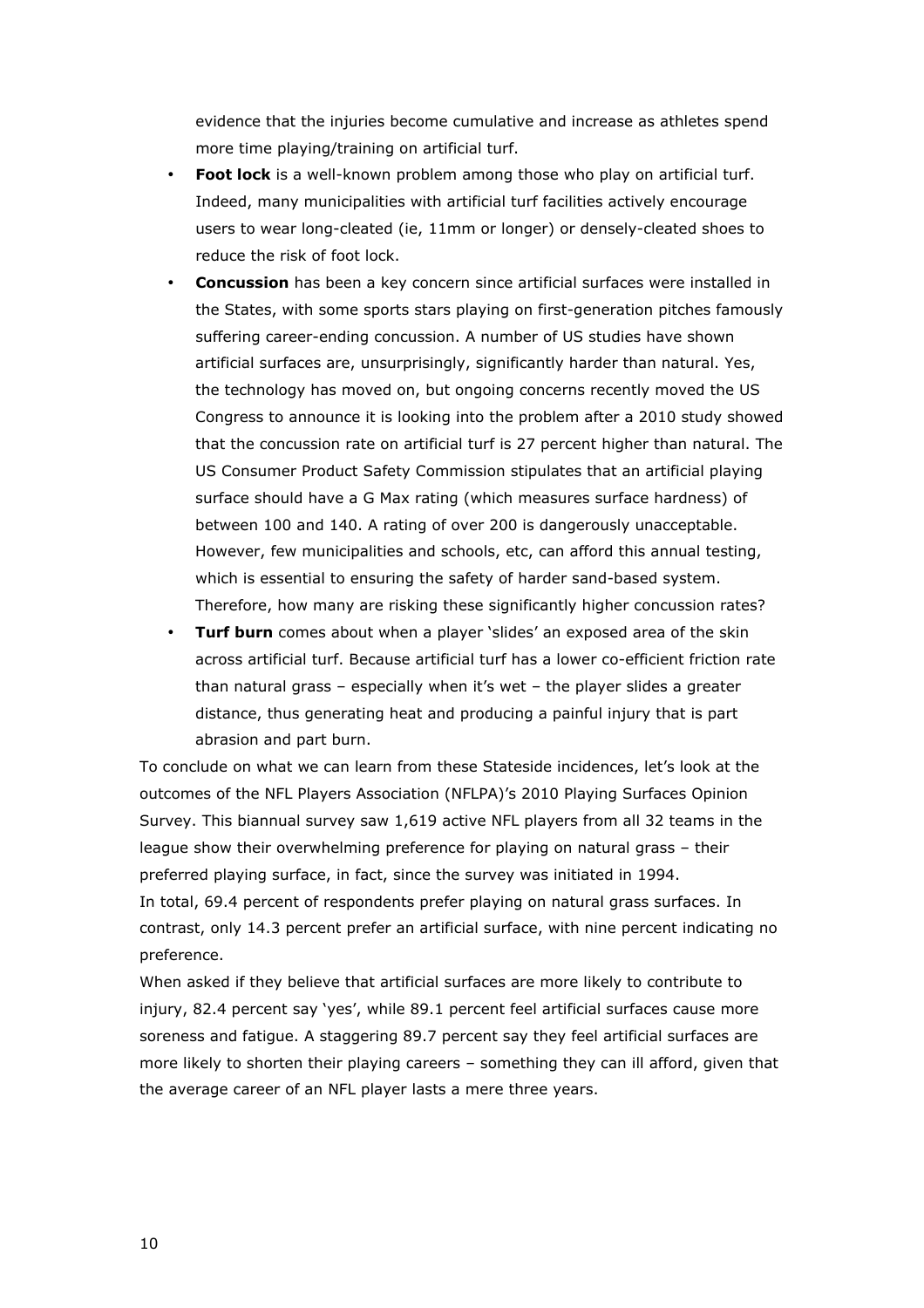#### **CUTTING-EDGE NATURAL TURF SOLUTIONS**

Just as the artificial turf sector has sought to resolve issues such as an increased risk of injury and concerns about sustainability, etc, associated with the early-generation artificial pitches, our industry has worked tirelessly to introduce new and innovative natural turf solutions.



Thanks to rigorous and ongoing European and global breeding, research and development programmes, together with advances in turf management techniques, today's natural turf solutions improve year-on-year, providing outstanding wear- and shade-tolerance, excellent tensile strength, faster establishment and many more desirable characteristics besides.

Here are just a few of the major breakthroughs in grass seed breeding and natural turf solutions, as well as better grounds maintenance, made in recent years:

- According to figures from the Dutch recommended list, perennial ryegrass the main grass variety used in sports and amenity applications – has improved its **wear tolerance** by one percent year-on-year. This means that a sports field yielding 330 hours play per year in 1975, would, last year (2010), have benefitted from an additional 117 hours of extra play, bringing the total possible hours of play per year to an impressive figure of over 450. What's more, some modern pitches use a special soil construction that can yield up to 750 hours of play and training.
- Breeding has also vastly **extended the growing season** for natural grasses. Varieties are now available that achieve very early growth after the winter and long into the autumn, aiding repairs and renovations all year round, regardless of conditions. The result is a stronger performance right through winter as well as an improved winter colour.
- The recent development of a very **fast-establishing** turf-type annual ryegrass capable of germinating in temperatures as low as 3.5 deg C means germination and growth can be achieved quickly and year-round – even in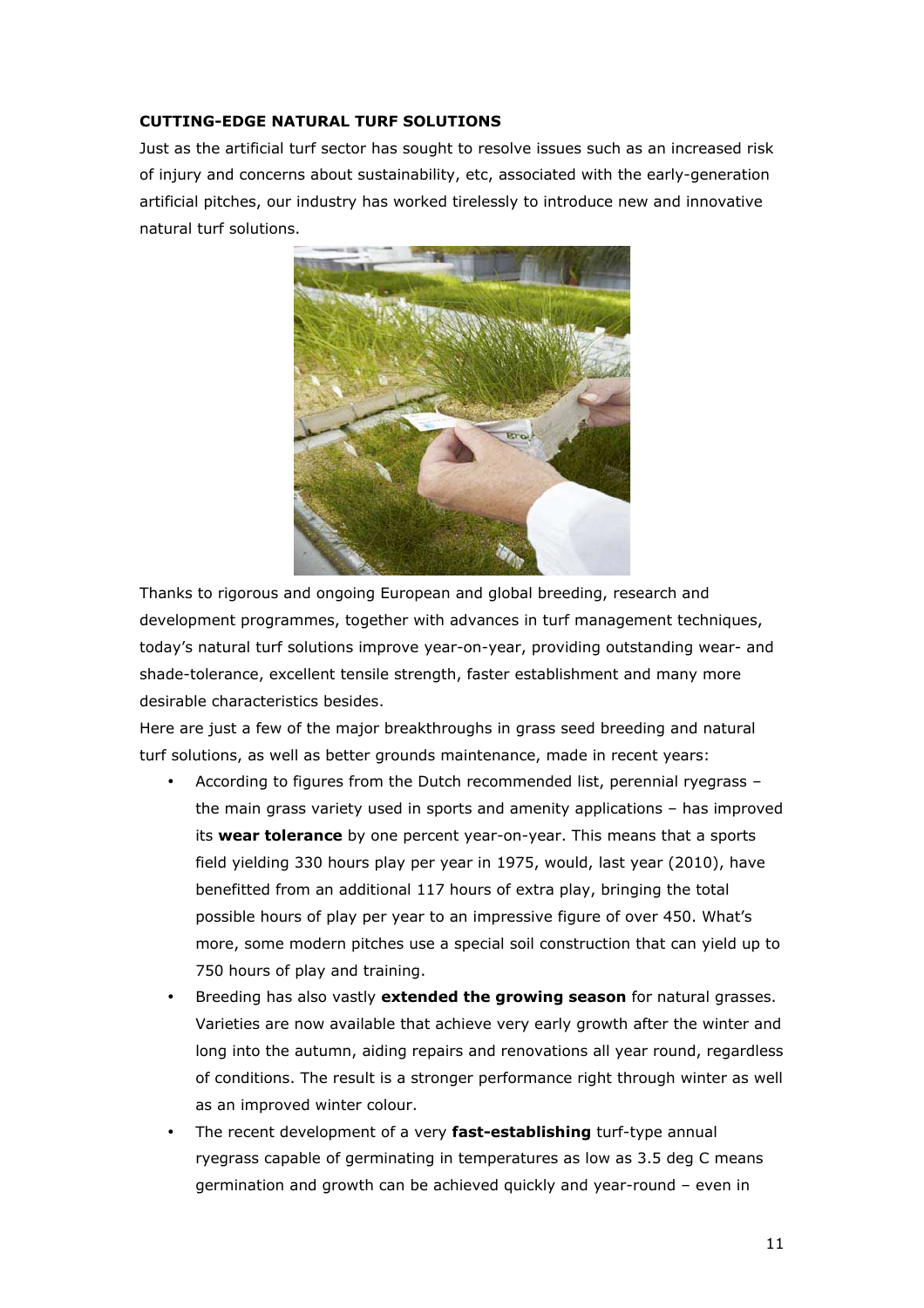cooler autumn and winter months. Famously used on the training pitches at the 2010 South Africa World Cup, this unique annual ryegrass was praised by an independent sports turf expert working for FIFA as being "of an exceptionally high standard".

The strong-rooting characteristics of top-quality grass varieties are also being enhanced by mixing **artificial fibres** into the topsoil. Or – alternatively – by combining real grass with artificial grass, woven together into a fibre surface, as per the Desso system. These provide a very strong and stable surface, less prone to divots. As a result, they offer all the benefits of natural grass together with the peace of mind of artificial fibres in periods of stress.



- Last, but by no means least, the issue of shade a real problem for some of our top stadia – has been solved, thanks to the introduction of **shadetolerant** species and varieties, not to mention the use of lighting rigs.
- And it's thanks to breeding innovations such as these that many playing surfaces consisting of old swards, which have not been renewed for years, will likely see a dramatic improvement simply by **overseeding with newer grass varieties**. By overseeding with a higher seeding rate, compared to a moderate rate of 15 to 20g per square metre, surfaces will also benefit from a faster establishing sward, higher density and, in turn, improved wear tolerance and playing performance. It is therefore well worth investing in new seed and using an increased overseeding rate before considering wholesale replacement of a pitch, be it artificial or natural.
- Great progress is also being made in terms of **fertilisers and soil treatments**. Many grass seed companies are now offering seed pre-treated with fertiliser, with this ready source of nutrients capable of aiding establishment over traditional fertiliser broadcast techniques. Likewise, fibre pitch coverings are able to increase soil temperature germination, aiding establishment beyond the grass-growing season.